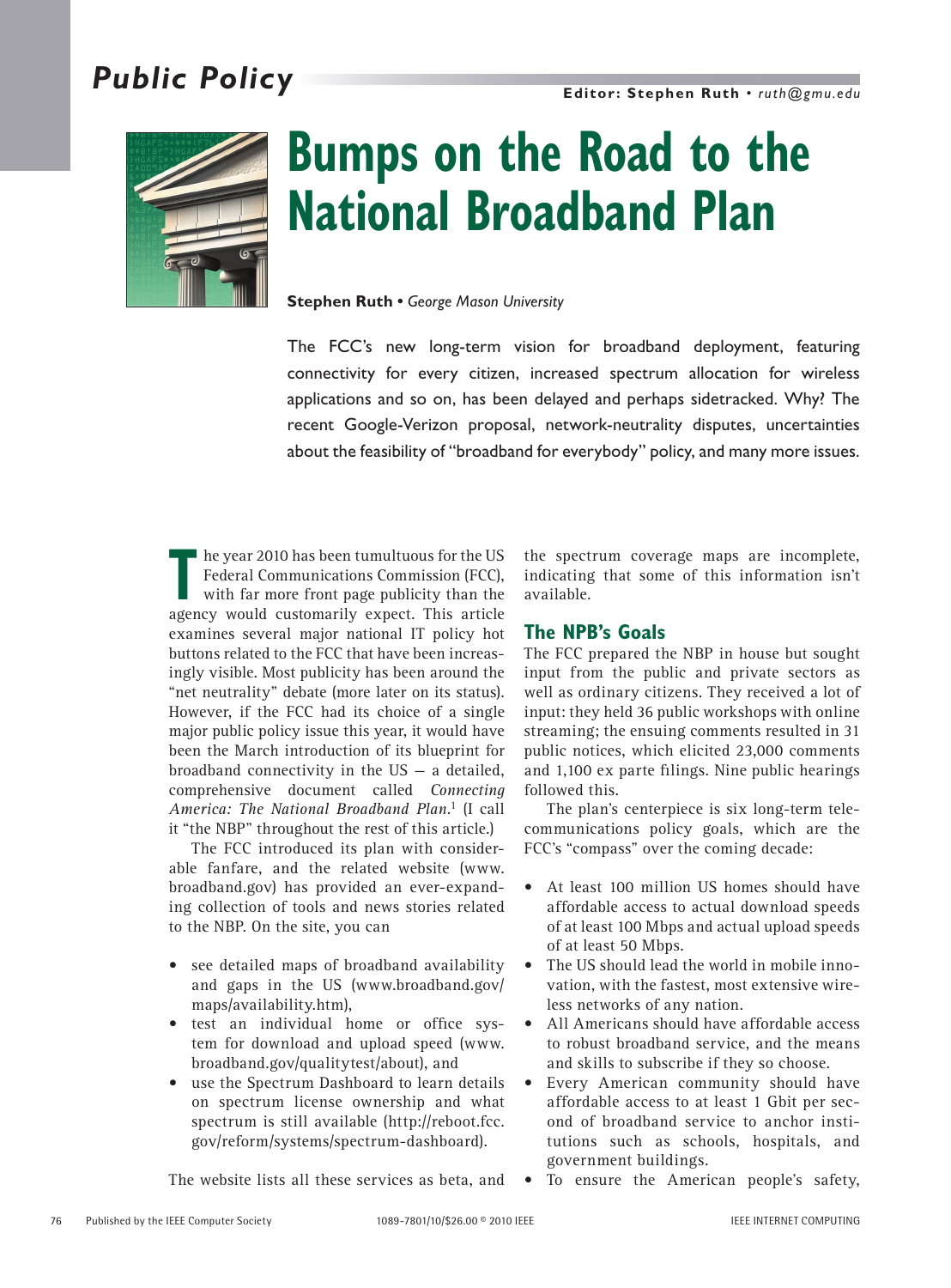every first responder should have access to a nationwide wireless, interoperable broadband publicsafety network.

• To ensure that the US leads in the clean energy economy, all Americans should be able to use broadband to track and manage their real-time energy consumption.

As an example of how the NBP is directly linked with US public policy, one of its key recommendations is to make available 500 MHz of new spectrum within 10 years, of which 300 MHz would be delivered within five years for mobile use. Not long after the NBP's release, President Obama's chief economist, Lawrence Sommers, gave a major address, stating that the administration was going to auction 500 MHz of federal and commercial spectrum. He said, "we are mindful that there is revenue potential. … What's most important here is to free up a resource for its best uses" (www.newamerica.net/events/2010/ technological\_opportunities\_ job \_c reation\_and\_economic\_growth).

### **The Document's Structure**

The NBP's introductory chapters define major goals for "a high performance America" and give a report on the state of the broadband "ecosystem" (applications, devices, networks, adoption, and utilization). Then, three sections lay out the structural issues that motivate and justify the future of broadband in the US:

- "Innovation and Investment" covers competition and innovation, spectrum, infrastructure, and R&D.
- "Inclusion" covers availability, adoption, and utilization.
- "National Purposes" covers healthcare, education, energy and the environment, job training and workforce, local and regional economic development,

public safety, implementation and benchmarks, and so on.

The plan is interesting, goal oriented, relatively easy to follow, and literally overflowing with specific recommendations — telecommunication statistics and insights, legislation, priorities, and so on. Especially valuable is the "National Purposes" section, which makes a compelling case for broadband's importance from different application perspectives. The healthcare chapter analyzes the key broadbandrelated elements, such as health IT, e-care, electronic health records, telehealth, and mobile health. It east Blackout. All the chapters come with specific rationales and detailed government policy options.

#### **Broadband Deployment in Underserved Areas**

How popular is the FCC's broadband goal for all Americans? Lately, not very. First, here are some demographics: overall, 65 percent of American families have home broadband. That number falls to 59 percent for African-Americans and to 49 percent for Hispanics, although their broadband use has risen significantly over the past year. Not surprisingly, disparities exist across age, education, and

**To ensure the American people's safety, every first responder should have access to a nationwide wireless, interoperable broadband public-safety network.**

clearly spells out the crucial link between broadband proliferation and healthcare improvements in the US. And there are plenty of zingers. For example, if everyone had broadband, corporations could save US\$500 billion over 15 years by using electronic health records and video consultations between doctor and patient.

The education chapter discusses the connection between broadband availability and the need for more teachers with science, technology, engineering, and mathematics qualifications. It also stresses online learning's importance and the crucial role of the E-rate, an FCC-managed subsidy for schools and libraries.

The chapter on energy and the environment points out that widespread broadband deployment could help prevent another \$6 to \$10 billion disaster such as the 2003 Northincome. Households earning over \$75,000 (strongly correlated with higher education levels) have 91 percent connectivity, whereas those earning under \$20,000 have less than 40 percent connectivity.

Broadband deployment has started to level off in the US. In 2009, 63 percent of American homes were connected; in 2010, it's 66 percent. This small rise was due mostly to significant increases in use by African-Americans and Hispanics. But the idea of broadband service for everyone as a "right" isn't widely accepted.2 A recent Pugh Foundation study found that more than half of Americans feel the government's plan to extend broadband to all citizens is unnecessary.<sup>3</sup>

Between 14 and 24 million Americans aren't being served at all (home, office, cell phone, and so on), reminiscent of the digital divide discus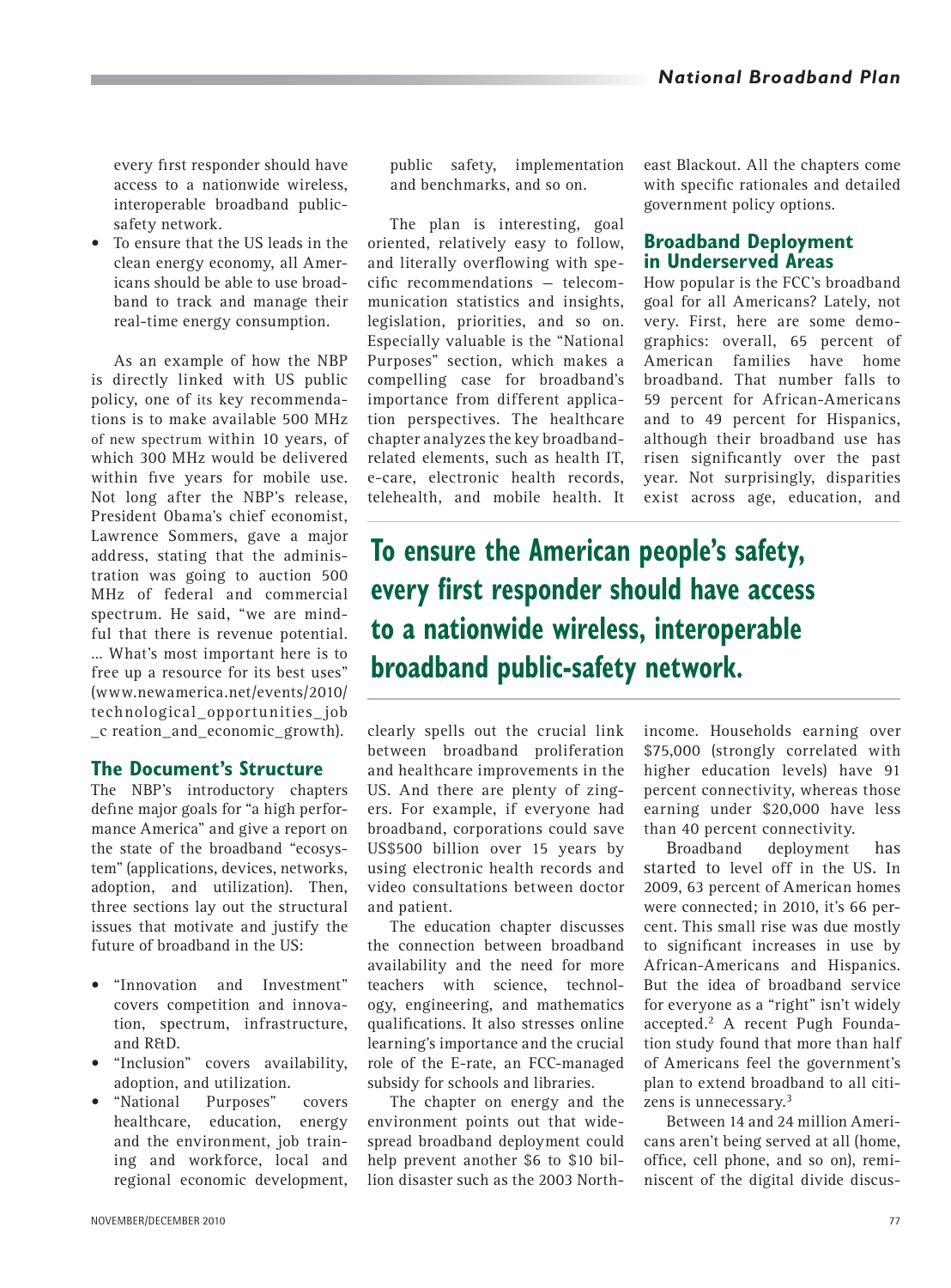sions some years ago — many haves, a few have-nots. Several NBP goals are aimed directly at the problem, such as shifting the emphasis of the FCC's Universal Service Fund (USF) from wireline to broadband (which I explain later), increasing spectrum availability, and collecting better data on areas served. But is delivering broadband capability the same as generating new users? FCC Commissioner Robert McDowell calls this the difference between deployment and subscribership. Stated differently, there's no guarantee that greater availability to this underserved population will result in high usage rates.4 Internationally, this view isn't

aggregated \$2.2 billion and resulted in 2,200 applications, and 150 grants were awarded — 82 by the NTIA and 68 by the RUS. The current round totals \$4.8 billion.

Department of Agriculture Secretary Tom Vilsak described the characteristics of the first round's \$1 billion for the RUS projects as going to 38 states and bringing broadband service to 530,000 residents, 93,000 businesses, and 3,000 anchor institutions such as schools, libraries, hospitals, and other community centers.<sup>5</sup> He also says that it created 5,000 immediate jobs for those laying the infrastructure. Although most of the activity involved fiber connections,

## **The United Nations' and ITU's secretary generals strongly endorsed a policy statement which describes high-speed Internet networks as "a basic civil right."**

as prevalent. On 20 September 2010, the United Nations secretary general, Ban Ki-Moon, and ITU Secretary-General, Hamadoun Touré, strongly endorsed a policy statement calling for "Broadband Inclusion for all," which describes high-speed Internet networks as "a basic civil right" (www.itu.int/net/pressoffice/press \_releases/2010/33.aspx).

#### **Government Aid for Broadband Deployment**

By the end of September 2010, the US federal government had distributed \$7.2 billion of the American Recovery and Reinvestment Act stimulus funds through the Department of Commerce's National Telecommunications and Information Administration (NTIA) and the Department of Agriculture's Rural Utilities Service (RUS). The first round of applications, which began in 2009,

20 percent of the projects were allwireless and another 30 percent had wireless components. Most funding went to established firms.

Vilsak also noted that most projects achieved Internet speeds greater than the NBP's minimum goals. But the NTIA and RUS will likely face dangers because they have very small oversight staffs. A recent US Government Accountability Office report cautioned that the fund allocations must be watched closely, including monitoring that each project offers service to profitable and nonprofitable entities.6

#### **Reforming the USF**

The \$7.2 billion one-time stimulus package is a lot of funding, but the USF allocates more than that every year. The USF has four major programs:

• High Cost aims to offer service in

all regions at costs "comparable to urban areas" (\$4.6 billion allocated in 2010).

- Low Income offers local telephone discounts for low-income subscribers (\$1.2 billion).
- Schools and Libraries (E-rate) subsidizes Internet access to schools and libraries (\$2.7 billion).
- Rural Healthcare provides reduced rates for rural healthcare providers (\$214 million).

The USF's total planned allocations for 2010 are \$8.7 billion.

The USF, aimed primarily at wireline service to poor or underserved areas, is gradually turning its attention to the NBP's broadband goals. Most of the USF's annual expenditures are for contracts with large providers, such as Verizon, Qwest, AT&T, but how much investment is too much? A USF-funded installation in Chelan, Washington, delivered broadband service to 17 residents at an average price of nearly \$18,000 each (www.washingtonpost.com/ wp-dyn/content/article/2010/07/ 19/AR2010071905193.html). Most major players, such as the FCC commissioners, service providers, and Congress, agree that major changes must be made to the USF and its \$8 billion-plus annual allocation.

But changing the emphasis from wireline to wireless will take time. The USF must make adjustments, such as

- aiming for broadband for everyone;
- realigning itself to the current broadband and wireless marketplace, not wireline connections;
- giving vendors and potential vendors time to adjust to the changed policy; and
- focusing on the highest-yield projects and making the process transparent, especially because it involves constituent services that interest Congress.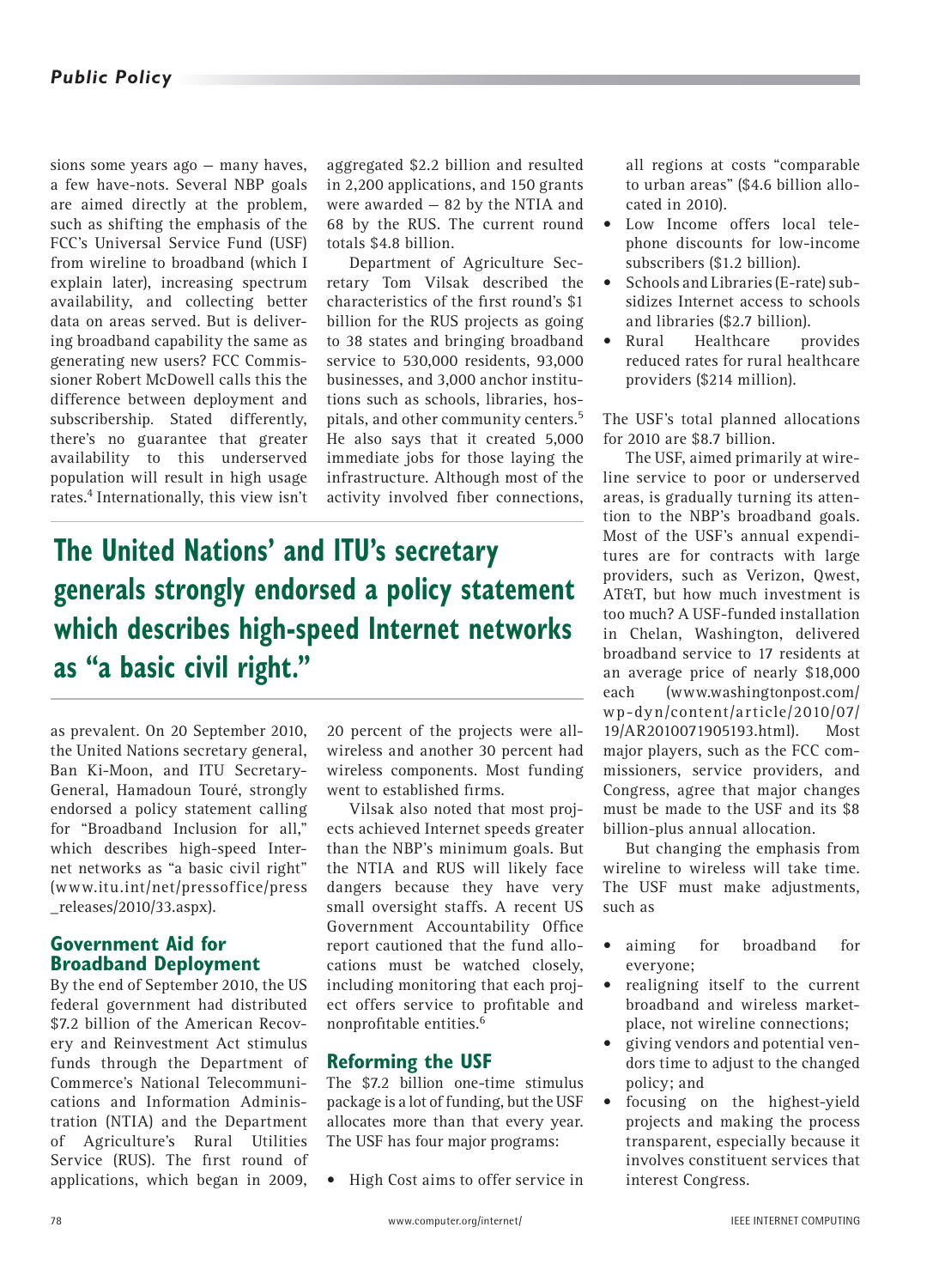The NBP gives the following example of the USF reform complexities:

Because broadband is not a supported service [in current FCC regulations], today there is no mechanism to ensure that support is targeted toward extending broadband service to unserved homes. Today, roughly half of the unserved housing units are located in the territories of the largest price-cap carriers, which include AT&T, Verizon and Qwest, while about 15 percent are located in the territories of mid-sized price-cap companies such as CenturyLink, Windstream, and Frontier. While current funding supports phone service to lines served by price-cap carriers, the amounts do not provide an incentive for the costly upgrades that may be required to deliver broadband to these customers.

#### **Back to the Network Neutrality Debate**

Improving access to rural areas and major overhaul of the USF would undoubtedly have been on the preferred public agenda in 2010 for the FCC. Instead, the net neutrality debate has monopolized the blogs and front pages. As journalist Greg Goth has reported in recent issues, the FCC has limited authority over broadband networks and was hoping to implement a "third way" a group of steps that would give it responsibility and control for several aspects of broadband delivery, especially data transmission.<sup>7,8</sup> The US Court of Appeals' ruling in April 2010 that Comcast was within its rights to selectively limit the flow of BitTorrent traffic has complicated the FCC's hopes to have this stronger role in broadband transmission.

Who's for and who's against a stronger role for the FCC in broadband transmission? The opposition comes from ISPs such as Comcast, AT&T, Qwest, Time Warner Cable, and Verizon. They feel that greater

FCC control would reduce the number of companies willing to take investment risks in building infrastructure and in other entrepreneurial activities.

On the other side are content providers and other organizations such as those represented by the Open Internet Coalition — PayPal, eBay, Amazon, InterActiveCorp (IAC), Facebook, and others. They're concerned that tiered services would reduce their reach and affect profits, permitting the ISPs to shape the content providers' fates in a less regulated world. Barry Diller, entrepreneur and IAC president, in a short interview with *Fortune*, said that net neutrality opponents want to set up a toll system on what should be a free highway (www.openinternetcoalition.org). Senator Al Franken of Minnesota worried that right-wing blogs might be able to send out opinions much faster than the opposition.

#### **The Google and Verizon Policy Statement**

The major attention-getter has been a recent agreement between content provider Google and service provider Verizon and the ensuing polarizing debate. They issued a joint policy statement that essentially set up a model for their preferred version of net neutrality.9 Some of the statement's key aspects include<sup>10</sup>

- "newly enforceable FCC standards,"
- "prohibitions against blocking or degrading wireline Internet traffic,"
- "prohibition against discriminating against wireline Internet traffic in ways that harm users or competition,"
- "presumption against all forms of prioritizing wireline Internet traffic,"
- "full transparency across wireline and wireless broadband platforms," and

• "clear FCC authority to adjudicate user complaints and impose injunctions and fines against bad actors."

The statement also describes three protections:

- Providers must comply with consumer protection standards.
- New services must be "distinguishable in scope and purpose" from Internet access.
- The FCC has the right to monitor new offerings and intervene where necessary.

The two companies call their plan nothing more than a "template for legislation." Wireline services are covered pretty much as net neutrality proponents would have preferred, but wireless is specifically exempted. Opponents of this special treatment for wireless, such as Senator John Kerry of Massachusetts, fear that the major telecommunications companies will attempt to throttle competition.11 *The Economist* weighed in recently, saying that the answer to the net neutrality problem in the US is for the major ISPs to share their networks with each other, as they do in most other industrialized countries.<sup>12</sup> As for the fear that open access would reduce the incentive for infrastructure development, *The Economist* says that the reverse is true — other nations have "faster, cheaper broadband than in America."

Does this mean that Google will establish special, superfast downloads for YouTube, games, or other popular content at a premium rate? Is it fair to have neutrality for wireline and non-neutrality for wireless? If fewer than half the current fixed Internet connections meet the NBP standard now, $13$  will there be enough infrastructure for mobile broadband to be able to take up the slack? People are asking dozens of questions such as these, and it will probably require